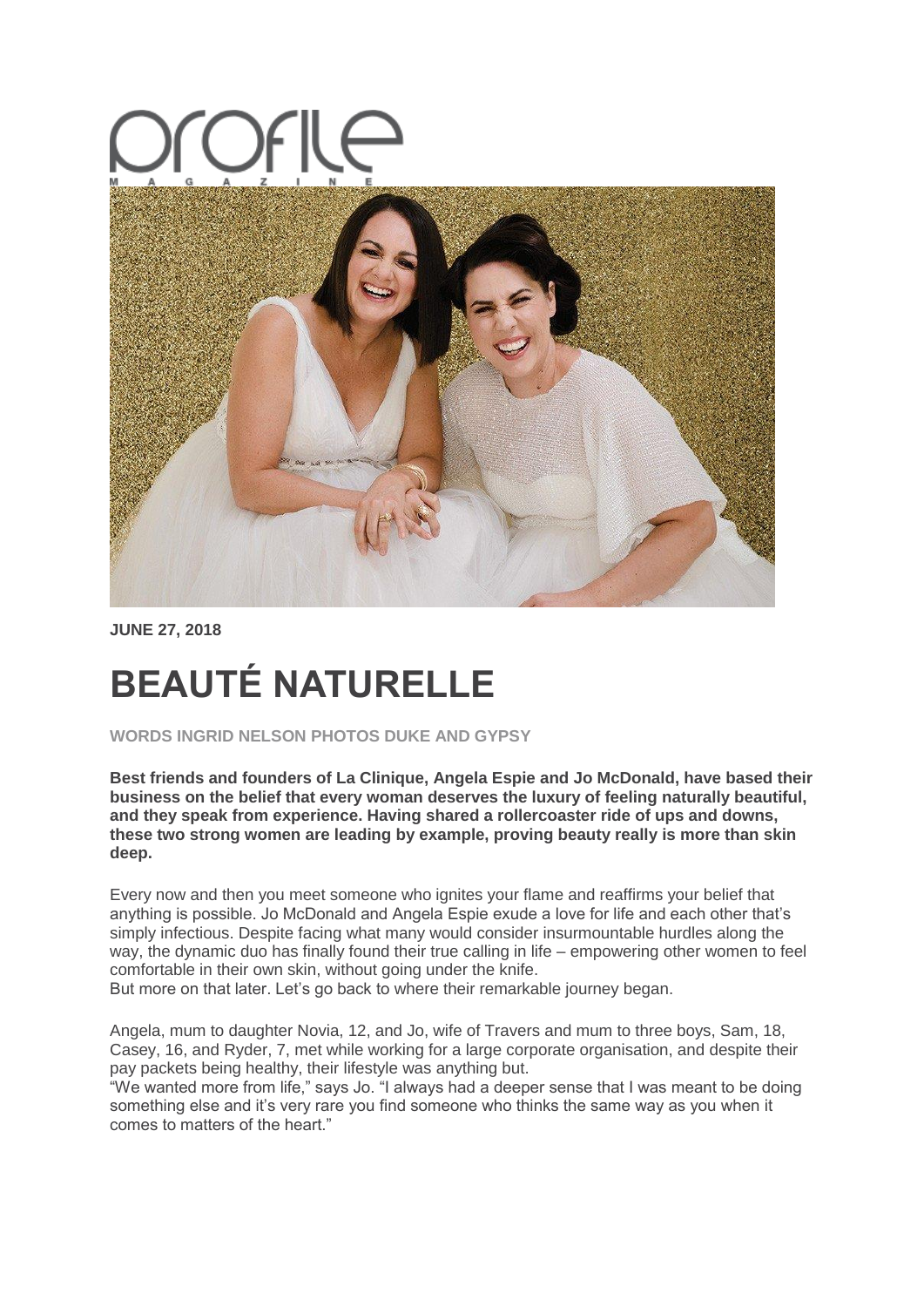

The pair made the decision to leave their corporate careers to build a life that allowed them to spend more precious time with their families and follow their dream of giving women a natural alternative to more invasive beauty procedures in an ever-changing industry.

"We have both always been extremely passionate about women's options when it comes to her face and body," says Angela. "Jo has a background in natural medicine and I am obsessed with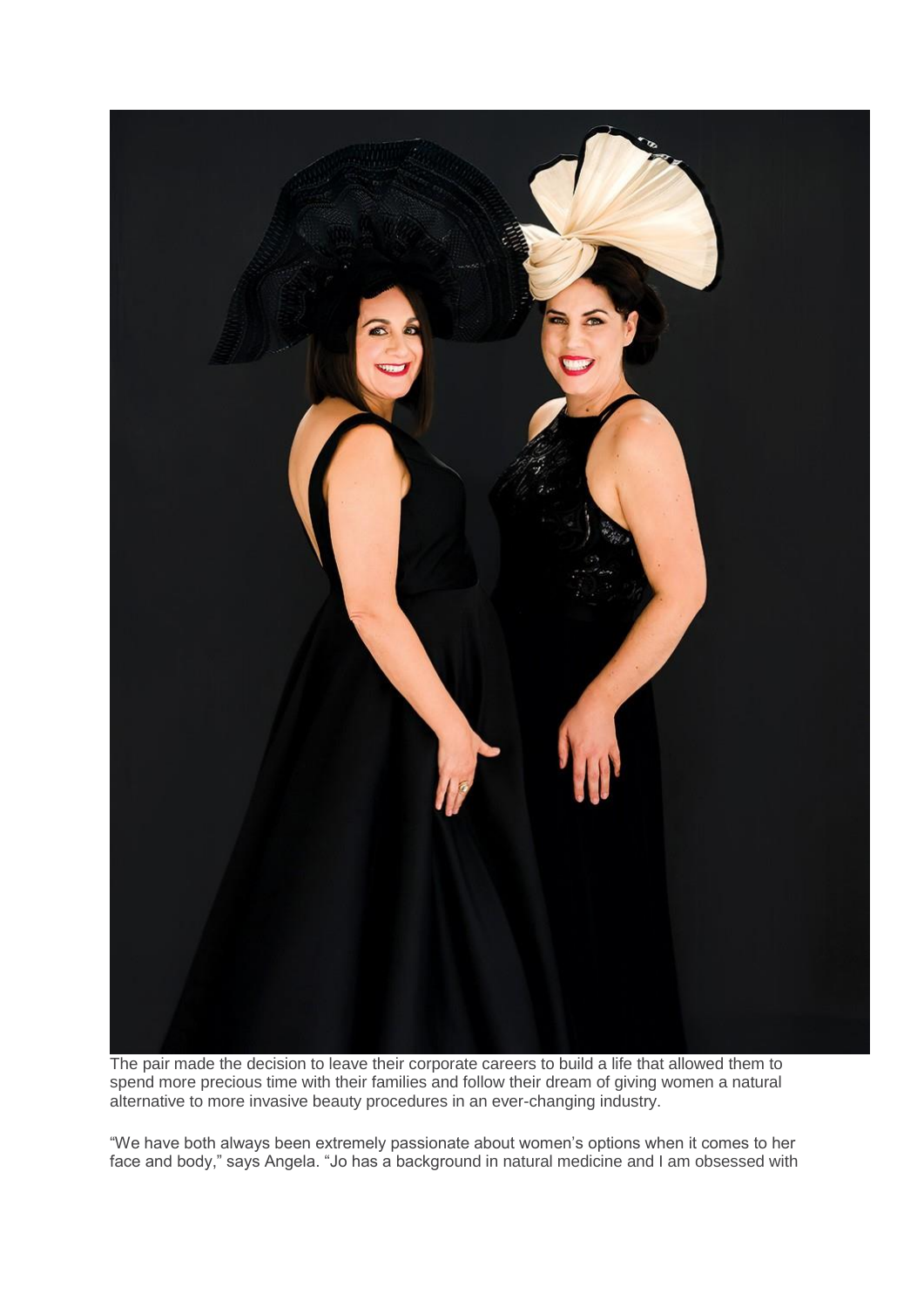all things beauty. We are total opposites in most things and the fact that we are so different is part of our success."

The combination of their passions led Angela and Jo to discover LPG Endermologie. A state-ofthe art machine developed in France that has revolutionised the face of the beauty industry.

"We discovered the LPG Endermologie machine and were blown away with what it could do," says Jo. "But what we also found was that it was only being used to five per cent of its potential, so we started reading up on it and discovered that there were over 50 protocols and not many being used in Australia."

Keen to discover more about the machine and how it could be used to its full potential, the pair contacted the Australian distributors.

"We will never forget the phone conversation we had with Jeremy the French representative who explained the reason only a few protocols were being used. He offered to take us to lunch and talk more about Endermologie, how it is used in France and how it can be used here in Australia," says Angela.

"By the end of lunch we felt like long lost friends, he could see our passion and he offered us the opportunity of a lifetime – to go with him to the south of France and visit LPG headquarters where the LPG Endermologie machines are manufactured and training is conducted." While in France, the girls learned how to use the machine, with the aim of raising the standard and awareness in Australia, and they are now recognised LPG Endermologie trainers in both Australia and New Zealand and the only therapists on the Sunshine Coast to offer the latest of LPG Endermologie's technology.

Having perfected their techniques on each other for several months before opening their own business, La Clinique at Kawana, both Jo and Angela were astounded by the results, from both a health and a cosmetic perspective.

"The results were phenomenal," says Angela. "I have undergone a mastectomy; as a consequence you lose all feeling in the breasts and there is extensive nerve damage, LPG Endermologie has brought back all the feeling to areas that I previously couldn't feel. That is only one treatment the machine can do – medically it can help with lymphedema; scars, including Csection, burns and liposuction preparation and recovery."

"It's mind blowing health-wise," says Jo. "As far as cosmetic procedures go, our clinic is fully equipped with the very latest technologies. We have travelled the world and combined multiaward-winning technology and our own secret recipes to combat all issues with face and body, whether it be a simple anti-ageing procedure or more complex skin correction, cellulite removal or smoothing a mummy tummy – we have it all."

"There is not much we don't know about the skin. I had really bad acne with bad scarring when I was younger, I have never been able to not wear make-up. Now, when I wake up in the morning, I feel my most beautiful. I am religious with my treatments, I respect my skin, I eat well, I sleep well, I drink plenty of water and I look after myself from the inside out," says Angela.

"Some people say to us, 'I can't do anything now, it's not worth it', and I say, 'Do you want to age anymore?' We reduce your ageing by up to 10 years, but if you don't want to do that you can just stay how you are, it's all prevention," says Jo.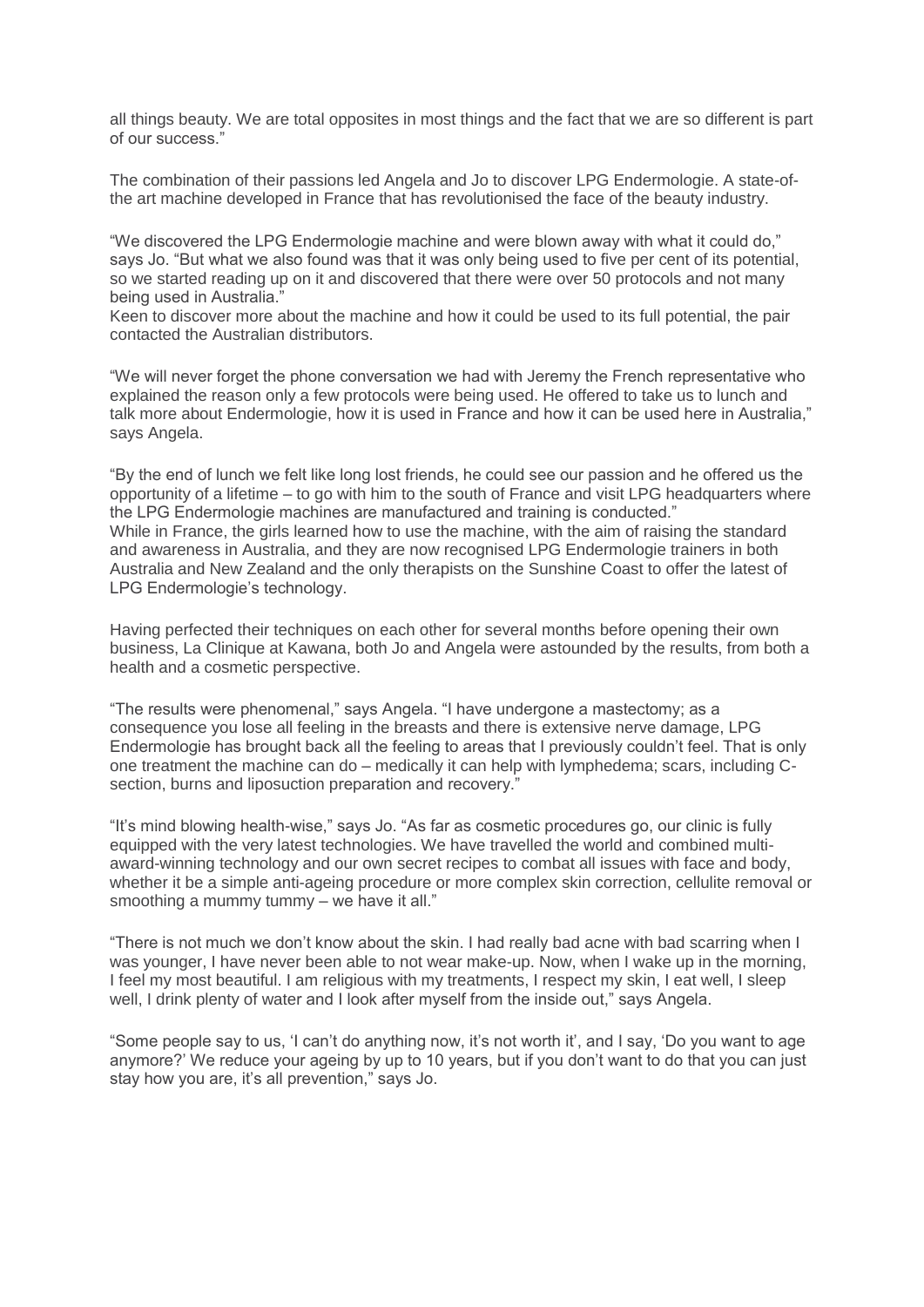

Angela wears Madison James prom dress \$380 from Ferrari Formalwear and Bridal in Maroochydore, Devoted Milliner bespoke headpiece by Cindy Vogels, and accessories Colette by Colette Hayman at Sunshine Plaza; 1800 French gold gilt chair from The Shed @ Sunshine Coast Auctions.

"You can have a facial with no punctures to the skin or bruising but still see a reduction in fine lines and wrinkles. Our technology doesn't change her, it helps her see how beautiful she really is by giving her the confidence to look in the mirror and see what the rest of the world sees."

"All of our technology helps women make the best of her natural beauty," says Angela. "Imagine a world where you can go and have a series of weekly massages and walk away with minimal cellulite, a flatter tummy, lifted bottom, toned arms and tighter skin."

La Clinique offers its clients the very best in treatment options but at the heart of what they do is a passion to deliver 100 per cent natural alternatives to botox and surgery.

### **"Beauty is more than skin deep, so our treatments rely on science and nature, not scalpels. A lot of younger women in their 20s are looking for natural alternatives, we are seeing a real shift," says Jo.**

"It's changing the thought pattern of the whole industry," says Angela. "Don't get me wrong, I'm not about bagging botox but there is another way now. Women have more options, they have the luxury of choice. We would prefer they look after their cellular structure and be proactive, rather than reactive."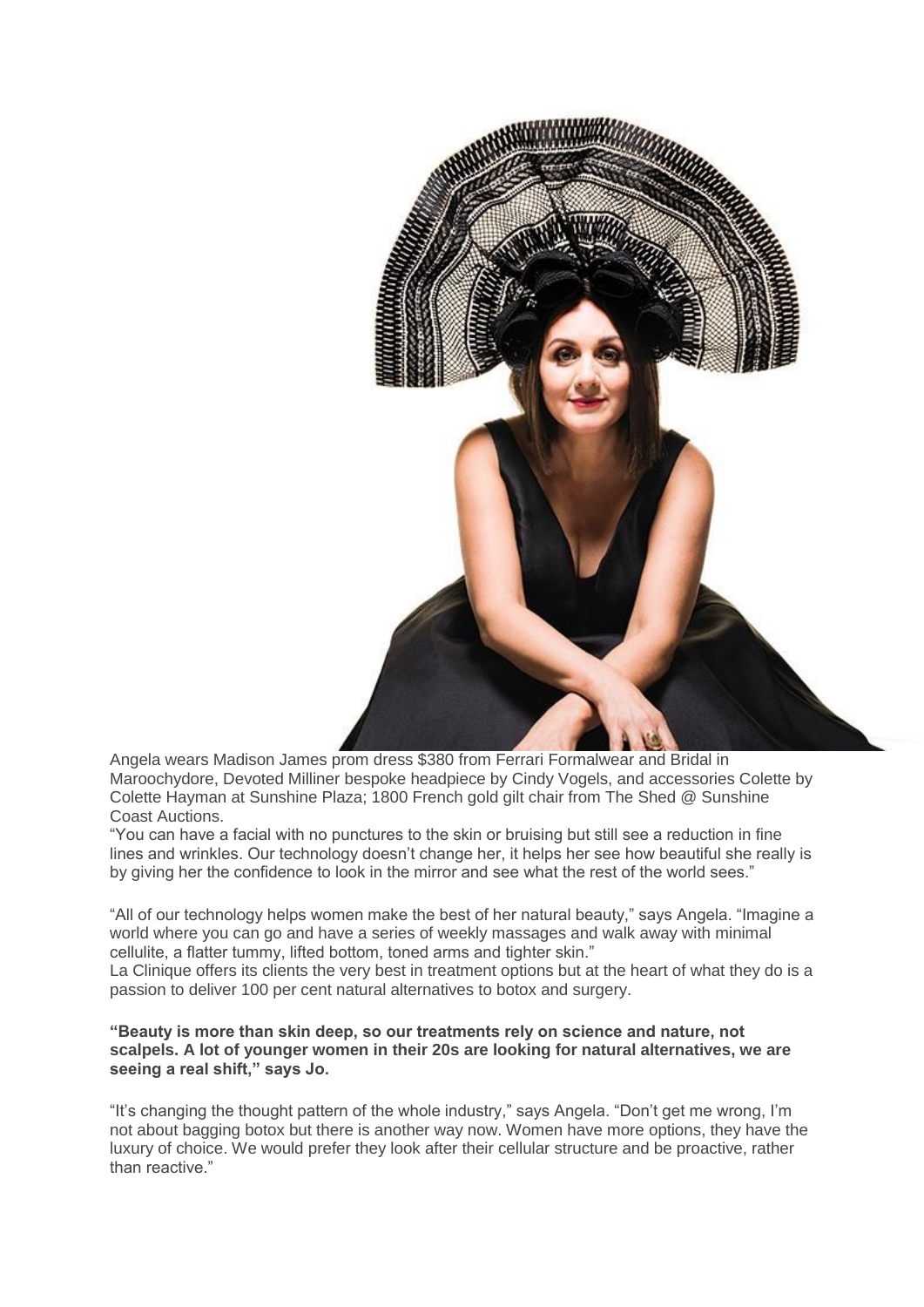And when it comes to taking care of ourselves, Angela and Jo both agree we could learn a thing or two from our French counterparts.

"The French women age gracefully, because they really look after themselves. They are just so captivating, regardless of their body size or shape and they are so confident," says Angela. "They eat a good diet, they don't rush their meals, they get plenty of sleep and they wear minimal makeup," adds Jo.

In an industry that can be somewhat superficial, Angela and Jo are like a breath of fresh air. Real, raw and honest, they are adamant that luxury can still be affordable.

"Each clinic is really boutique. They are intimate and welcoming and our flagship clinic in Kawana is available for people who want discretion. We now have a celebrity following and provide treatments for those high profile clients travelling from Los Angeles, Hong Kong, Europe and New Zealand. We can close the clinic down for a client who wants a full day of private treatments or it's great for bridal parties. It has that celebrity feel without the ridiculous price tag," says Angela.



Angela wears Madison James prom dress \$380 from Ferrari Formalwear and Bridal in Maroochydore, Devoted Milliner bespoke headpiece by Cindy Vogels, and accessories Colette by Colette Hayman at Sunshine Plaza; 1800 French gold gilt chair from The Shed @ Sunshine Coast Auctions.

"Our clinics are not only for the celebrity client – we treat all women like they are royalty. Every woman deserves luxury. Our mission is to make you see how beautiful you are because we see it."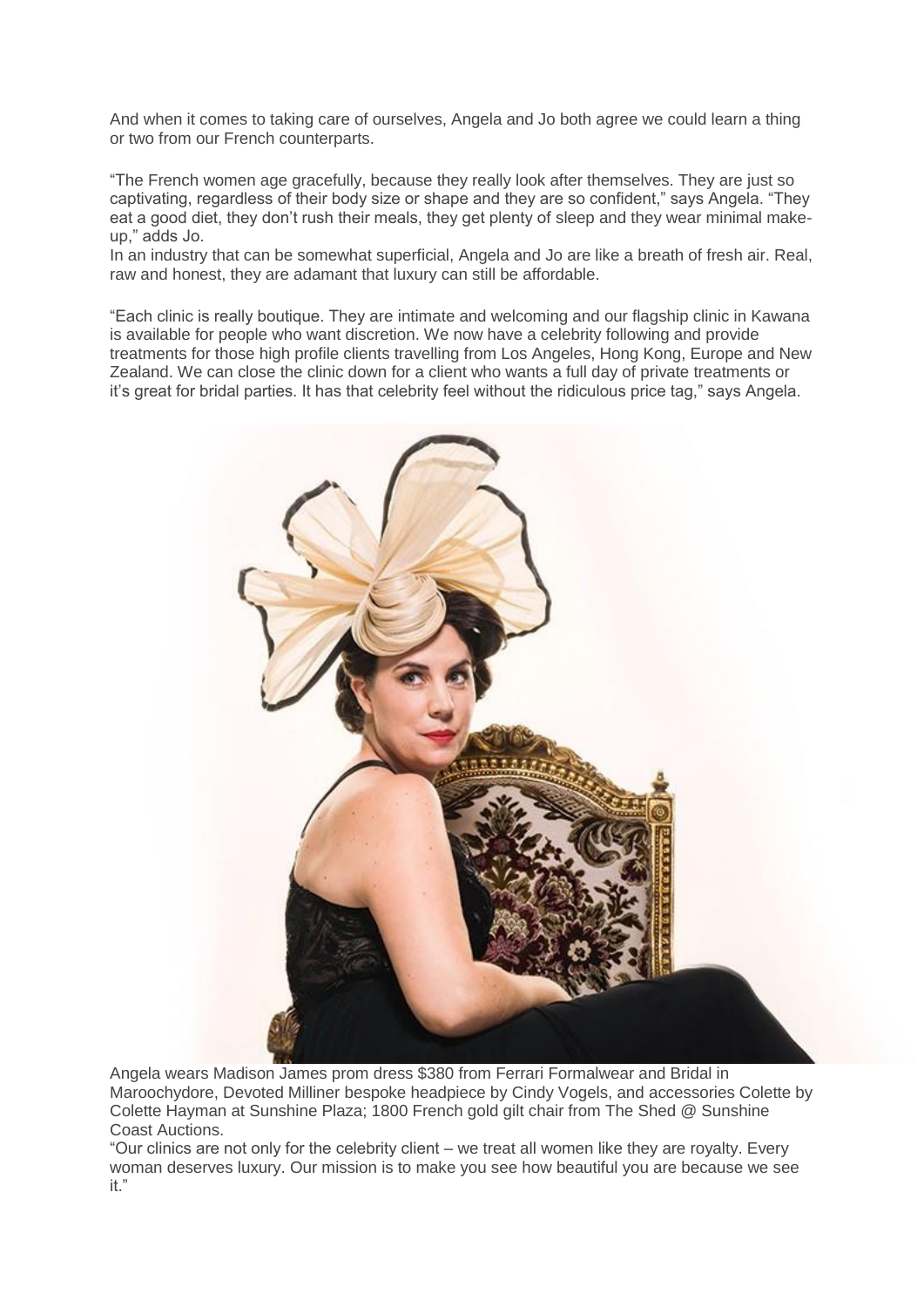But it's the luxury of working with their best friend and sharing life's ups and downs together, warts and all, that is most important to the effervescent duo.

"The very best thing about working together is that we get to experience this wonderful, crazy, fun journey together," says Jo.

"We will always find joy in the fact that our passion led us to castles in France with strangers who are now dear friends, that we have changed many women's lives by sharing our secrets and being brave to bring natural technologies into a market that we were not sure was ready," says Angela.

As women who started their business as a means to spend more time with their families and improve their quality of life, Angela and Jo are offering the same opportunity to other Sunshine Coast women, having recently franchised the business.

"We are giving other women the opportunity to work with us by offering boutique franchise partnerships. It allows women to have balance between family and career. Our model promotes coffee with your best friend, family time, personal growth and the many secrets to becoming a successful businesswoman with integrity," says Jo.

"None of our clinics open until 9.30am. We will never put a La Clinique in the middle of a busy shopping centre because they require you to be open during retail hours. You can choose to close at 3pm to collect your children from school if that suits. More mature women might choose to work during the day and go and play golf in the afternoon. It's all about what suits your lifestyle," says Angela.

"We have designed it so you can walk into a clinic and not have to worry about anything but the client. We even pay wages for the first three months so you get to fall in love with your job without the pressure."

Chatting with Angela and Jo was like catching up with long lost friends and as we reflected on life's ups and downs over tea and cake, there were lots of laughs and some poignant moments, too, as the girls opened up about the lessons they have learned on their journey so far.

### **"We have learned so many things, mostly that every cliche you have heard is true! Believe in yourself, trust your gut, follow your heart and integrity is everything," says Angela.**

"One thing we have discussed at length is that beauty is not just about fixing a woman's insecurities. Our business is about healing a woman from the inside out. Helping her to see how truly beautiful she is. Women are the same from 18 to 80, we all have insecurities and we all forget how incredible we are from time to time. It's our pleasure to remind our clients of this every time we see them."

#### So what's next for this dynamic duo?

"I think there's always more and we have such a big picture of where we want to go, it feels like we are just beginning," says Jo.

"Our aim is to make sure La Clinique paves the way in the beauty industry by always having the latest, non-invasive technologies to offer our clients," says Angela.

"We always talk about sitting on a porch in matching rocking chairs one day when we are 100 years old (but still looking 45 thanks to La Clinique) watching our grandchildren and happy with the fact that two mums from the Sunshine Coast left our own footprint in the world of beauty."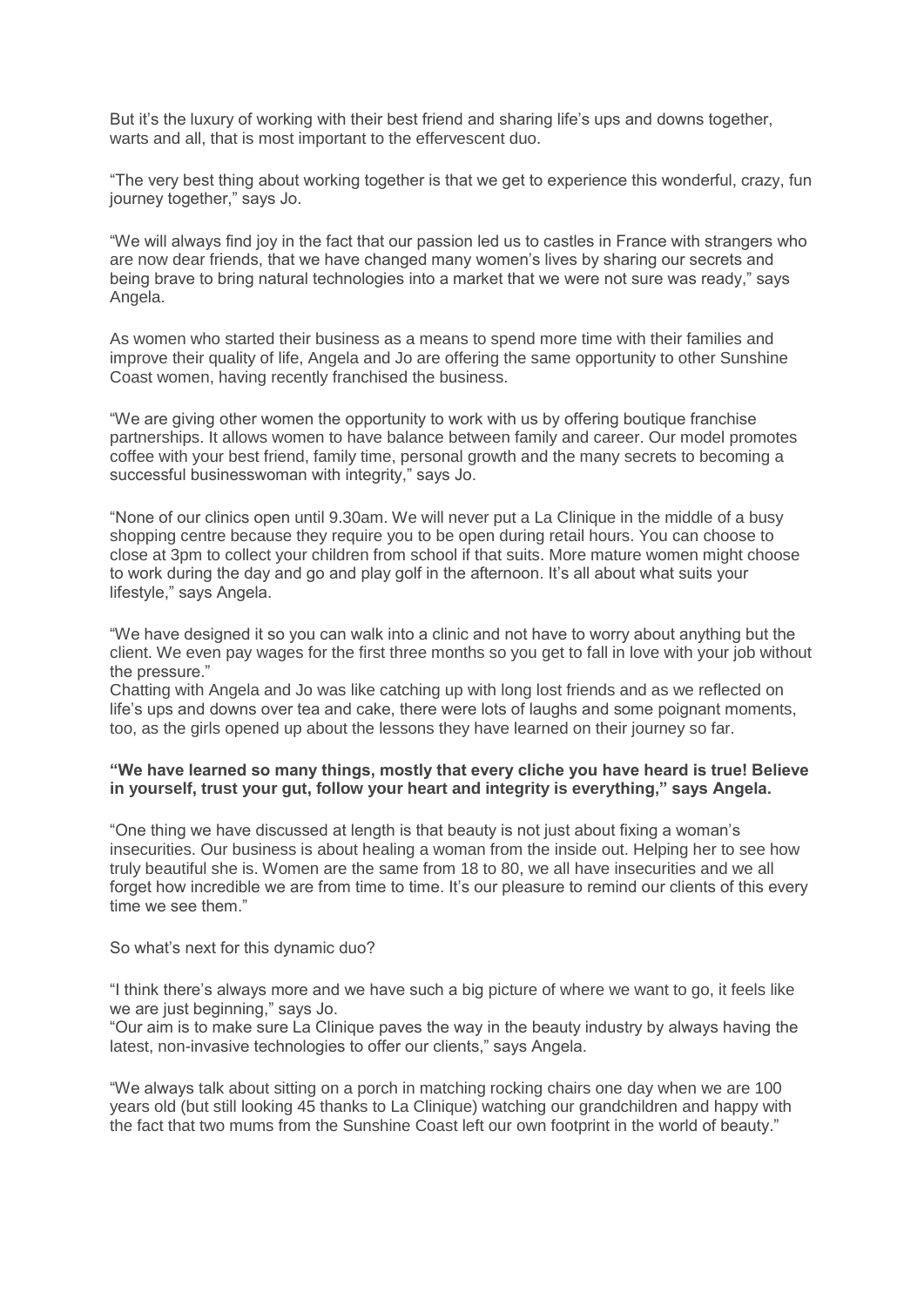COVER IMAGE: JO AND ANGELA WEAR CUSTOM DRESSES BY JUDY COPLEY COUTURE. ACCESSORIES FROM COLETTE BY COLETTE HAYMAN AT SUNSHINE PLAZA. HAIR BY UPTOWN HAIR STUDIO AND MAKE-UP BY MELINA DEE MAKEUP ARTISTRY.





**INGRID NELSON**

**EDITOR-IN-CHIEF**